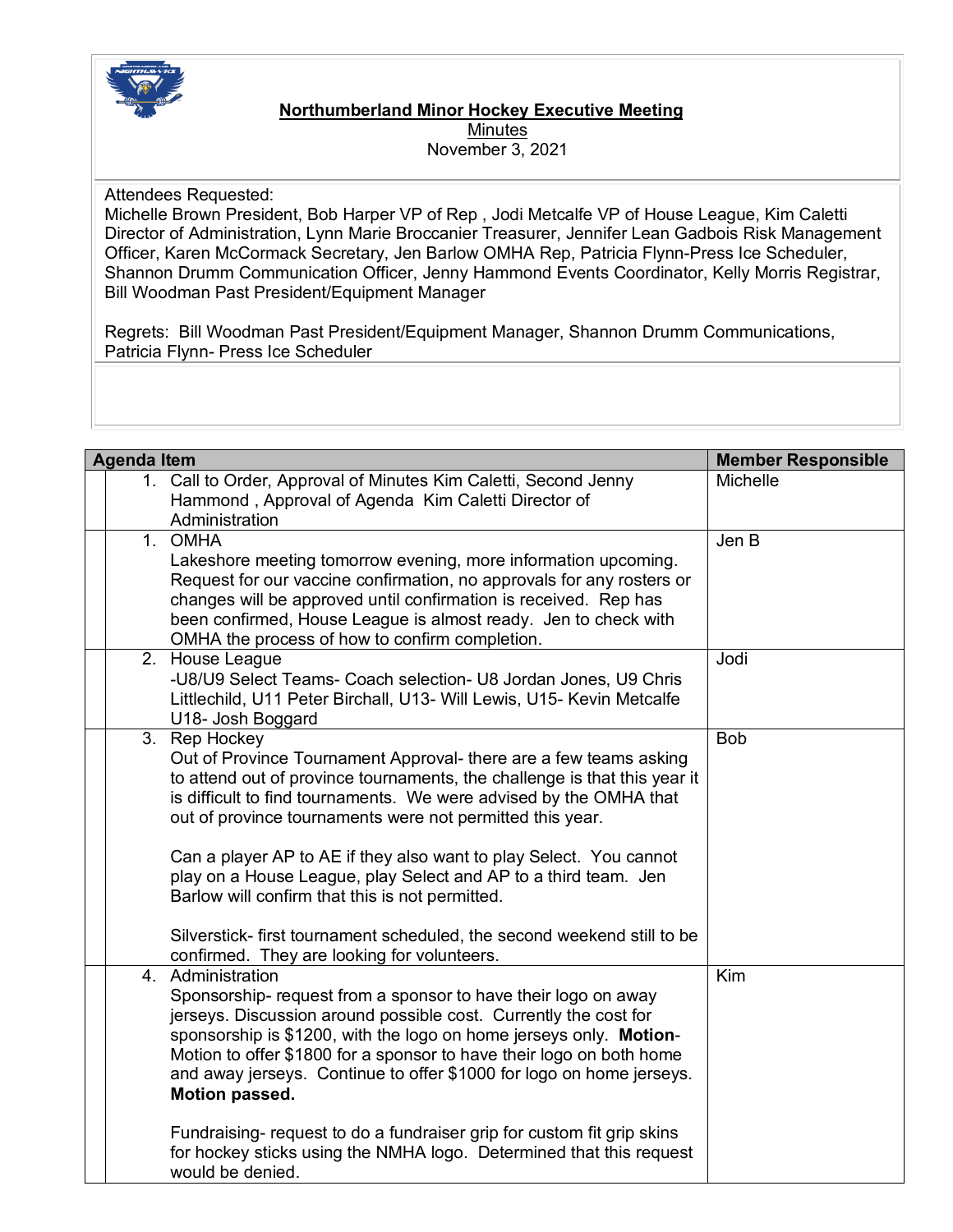|  | Development- Discussion with the Goalie Development, contract<br>provided. They are questioning a few things, it indicates that<br>they need to be Hockey Canada insured. Is this essential for<br>them to have this particular designation. Discussion regarding<br>what this is and is it required. This will be removed from the<br>contract. What do we want for our House League program?<br>Each team gets four Development sessions, they are normally<br>scheduled during a practice. Kim will coordinate with the<br>providers to organize. U9 to U15 age groups. |                 |
|--|----------------------------------------------------------------------------------------------------------------------------------------------------------------------------------------------------------------------------------------------------------------------------------------------------------------------------------------------------------------------------------------------------------------------------------------------------------------------------------------------------------------------------------------------------------------------------|-----------------|
|  | 5. Ice Scheduler                                                                                                                                                                                                                                                                                                                                                                                                                                                                                                                                                           | Pat             |
|  | 6. Finance<br>No current update at this time. An email will be going to team<br>managers regarding team banking accounts, instructing them to use<br>alternate addresses associated with their specific team, not the<br>NMHA address.<br>Reimbursements- teams to be reminded that the process of obtaining                                                                                                                                                                                                                                                               | Lynn Marie      |
|  | reimbursements can be found on the website, not to be sent directly<br>to Treasurer.<br>Break down of association fees- the managers' portal needs to be                                                                                                                                                                                                                                                                                                                                                                                                                   |                 |
|  | updated to reflect the breakdown of these fees.                                                                                                                                                                                                                                                                                                                                                                                                                                                                                                                            |                 |
|  | 7. Registration<br>We have 663 registered players this season. The refund policy<br>indicates that up to September 30 <sup>th</sup> a player that leaves due to<br>COVID reason would get a full refund. Any players who leave due to<br>other reason are subject to the policy penalty.                                                                                                                                                                                                                                                                                   | Kelly           |
|  | 8. Development - Bob<br>There has been questions from parents about having extra<br>development during practises for rep teams. The coach can reach<br>out to the developer to schedule, Treasurer will track to ensure they<br>don't exceed the 6 hours maximum (4 sessions). Bob will<br>communicate this. Confirmed that his cost is per hour (\$75) as our<br>sessions are 90 minutes. Bob will confirm that we will offer 4<br>additional hours.                                                                                                                      | Vacant position |
|  | 9. Risk Management                                                                                                                                                                                                                                                                                                                                                                                                                                                                                                                                                         | Jen G           |
|  | All executive members provided Confidentiality Agreement for review,<br>signatures and witness attestation.                                                                                                                                                                                                                                                                                                                                                                                                                                                                |                 |
|  | 10. Equipment                                                                                                                                                                                                                                                                                                                                                                                                                                                                                                                                                              | Bill            |
|  | 11. Events<br>Photos- We can run one day of photos, two stations, all COVID safe,<br>we can use the gym (available on the Sunday) this will cost of \$200.<br>Association to pay \$4.00 per player, families can choose from a variety<br>of packages at their cost. Date-Sunday November 14 <sup>th</sup> , 20 minutes per<br>player. Scheduled for House League, optional for rep teams.                                                                                                                                                                                 | Jenny H         |
|  | 12. Other<br>Referee request, wondering if we would consider paying Senior Ref in<br>Chief \$1.00 per game scheduled. Michelle will clarify that this would<br>be \$1.00 per game not per referee. Motion to compensate Referee                                                                                                                                                                                                                                                                                                                                            | All             |